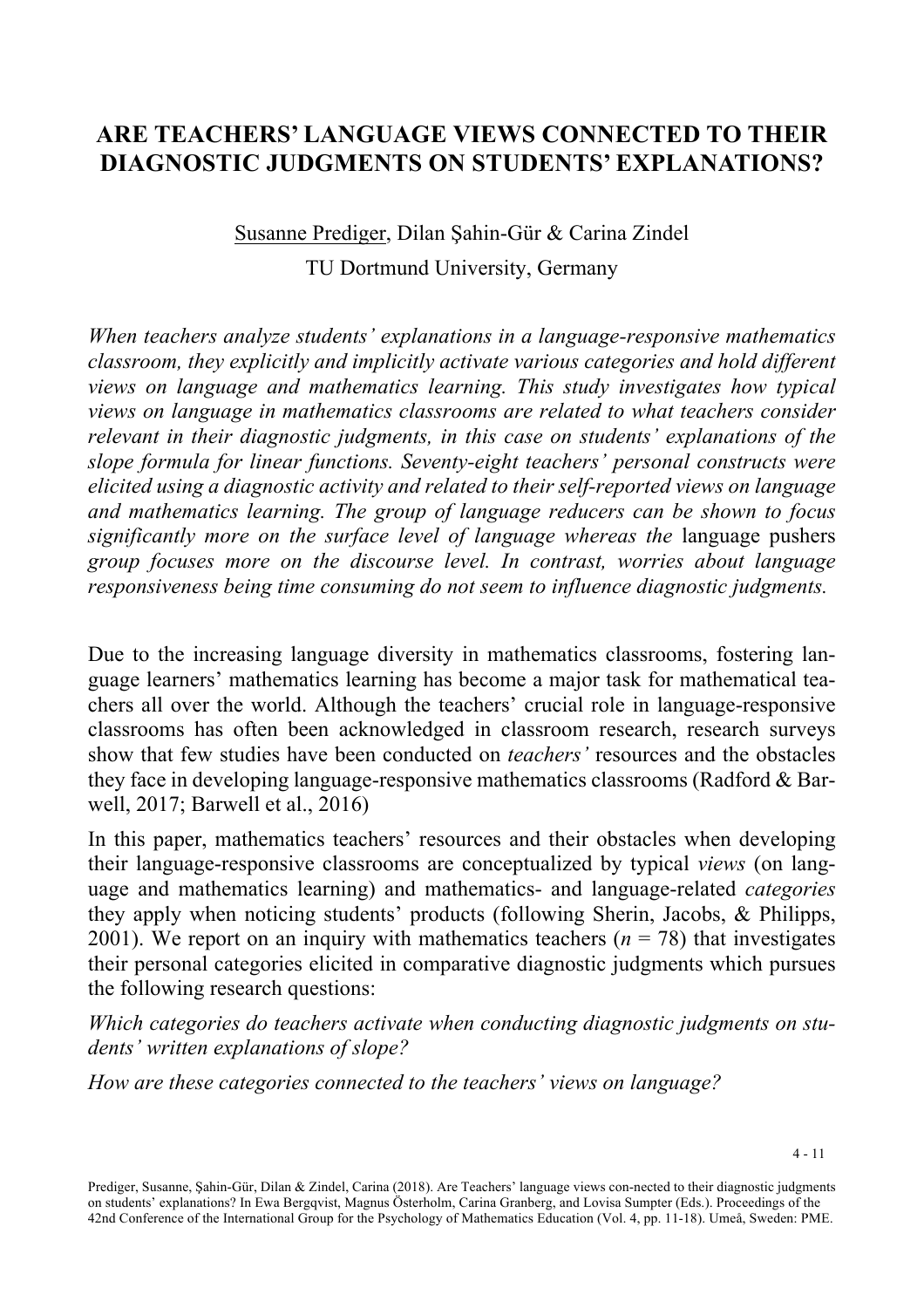# **THEORETICAL BACKGROUND: TEACHERS' PERSONAL VIEWS AND CATEGORIES IN LANGUAGE-RESPONSIVE CLASSROOMS**

As Sherin et al. (2001) have argued, teachers' classroom practices rely heavily on what they notice in classroom complexity. Noticing in language-responsive mathematics classrooms starts with diagnostic judgments on students' utterances and products, especially on students' written explanations of mathematical concepts, because explaining mathematics concepts is the most important discourse practice, especially for language learners (Moschkovich, 2010).

### **Personal views and personal categories in teachers' diagnostic judgments**

Sherin et al. (2011) describe noticing as a complex process "through which teachers manage the blooming, buzzing confusion of sensory data with which they are faced" (p. 5). Hence, noticing selected aspects involves filters of perception and consists of two processes: "attending to particular events in an instructional setting" and "making sense of events in an instructional setting" (ibid., p. 5). For the second process of making sense, they hint at the relevance of categories: Interpreting means "relating observed events to abstract categories" and characterizing what they see in terms of familiar phenomena (ibid., p. 5). As Prediger and Zindel (2017) have shown that extrapolating the personal categories in teachers' diagnostic judgments can be an interesting research approach for unpacking their thinking and noticing. As the personal categories that teachers activate in diagnostic judgments can be widespread and very individual, they cannot be captured by predefined items but should be elicited with openended diagnostic activities.

Beyond the specific categories, teachers' diagnostic judgments can be influenced by their general views on the topic in view, in our case views on the role of language in mathematics classrooms and the individual interpretation of what language-responsiveness might mean (Short, 2017).

### **Categories and language views relevant in language-responsive classrooms**

Although Moschkovich (2010, p. 160) recommended investigation of teachers' judgements in language-responsive classrooms, little so far is known on teachers' personal views and categories about language and mathematics learning. This can be partly explained by the fact that most research studies on language are conducted as classroom observation studies (Radford & Barwell, 2016).

Although teachers' diagnostic judgments have not been investigated directly, these classroom observations provide important hints on potentially crucial categories and views. As the research on language in classroom observation studies has shown, the role of language in mathematics classrooms cannot be adequately grasped on the *word level* alone, as it is tightly connected to the *sentence level* and especially the *discourse level*: Classroom studies in linguistics and mathematics education research have shown that the epistemic function of language (i.e., the role of language for higher order thinking practices) is mainly reflected by participation in classroom *discourse practi-*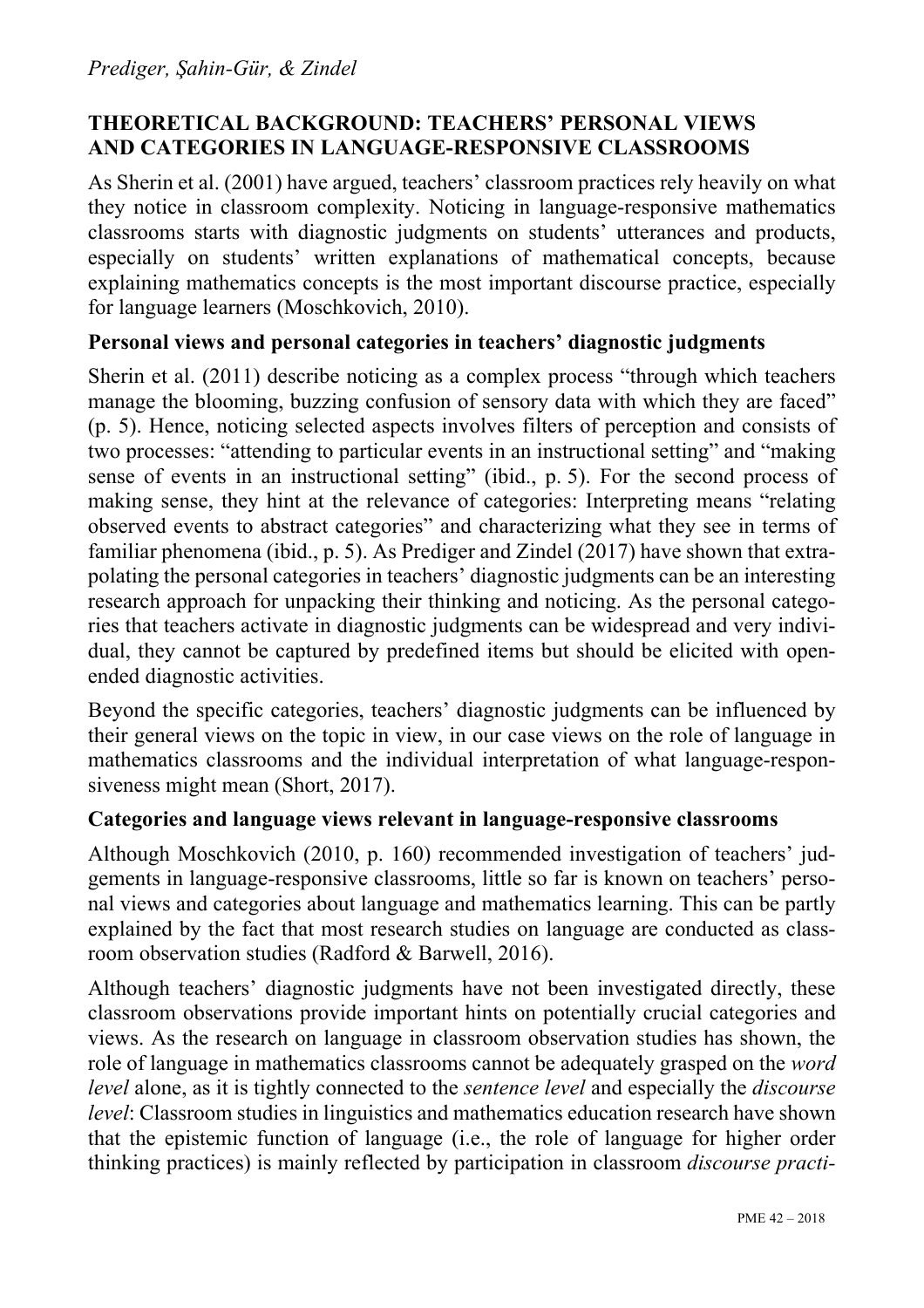*ces*: Language learners in their early stages of language proficiency can have difficulties participating in classroom practices such as explaining meanings or describing general patterns, whereas they can participate in reporting procedures or describing by examples (Moschkovich, 2010). Thus, categories on the discourse level are crucial for focusing relevant phenomena, as they allow for integrating language and mathematics learning in much deeper way than simple categories on the language surface level (such as orthography) or the word level (such as identifying relevant technical terms).

A typical view that might hinder language learning concerns the interpretation of language-responsiveness as language simplification: In order not to exclude language learners from mathematics learning, many teachers tend to reduce the language demands by simplifying all texts and reducing the production expectations to keywords and half sentences. In contrast, language education research has emphasized the requirement of comprehensible but demanding language input and pushing much language output in order to enhance language learners' learning opportunities (e.g., Short, 2017). Pushing language in the zone of proximal development thus seems to be an important overall view on language in classrooms.

In general, each classroom innovation can be hindered by teachers' view that this innovation is too time consuming. Understanding the backgrounds of time worries might therefore help to overcome them and increase the chance that teachers adopt approaches of language responsiveness. Existing case studies have led to the hypothesis that fewer time worries may be held by teachers who see how language and mathematics are deeply connected, which means that they are already addressing the discourse level on which content- and language-integration mainly occurs.

In order to investigate how categories and views are connected, the following two hypotheses are tested in this study:

- **H1** Those teachers who worry that language responsiveness is time consuming focus less on the discourse level and more on surface levels than those who do not worry.
- **H2** Those teachers who try to reduce language in their classroom focus less on the discourse level and more on the surface levels than those who push language.

# **METHODS**

### **Methods of data gathering**

**Sample.** The sample consisted of German middle and high school mathematics teachers (*n* = 78) in their first session of a volunteer professional development series on language-responsive mathematics classrooms. The teachers had 2-30 years of experience in math teaching (with a median of 6-10 years) and between 0 hours and several days of previous encounters with ideas of language-responsive classrooms (with a median of 6-8 hours).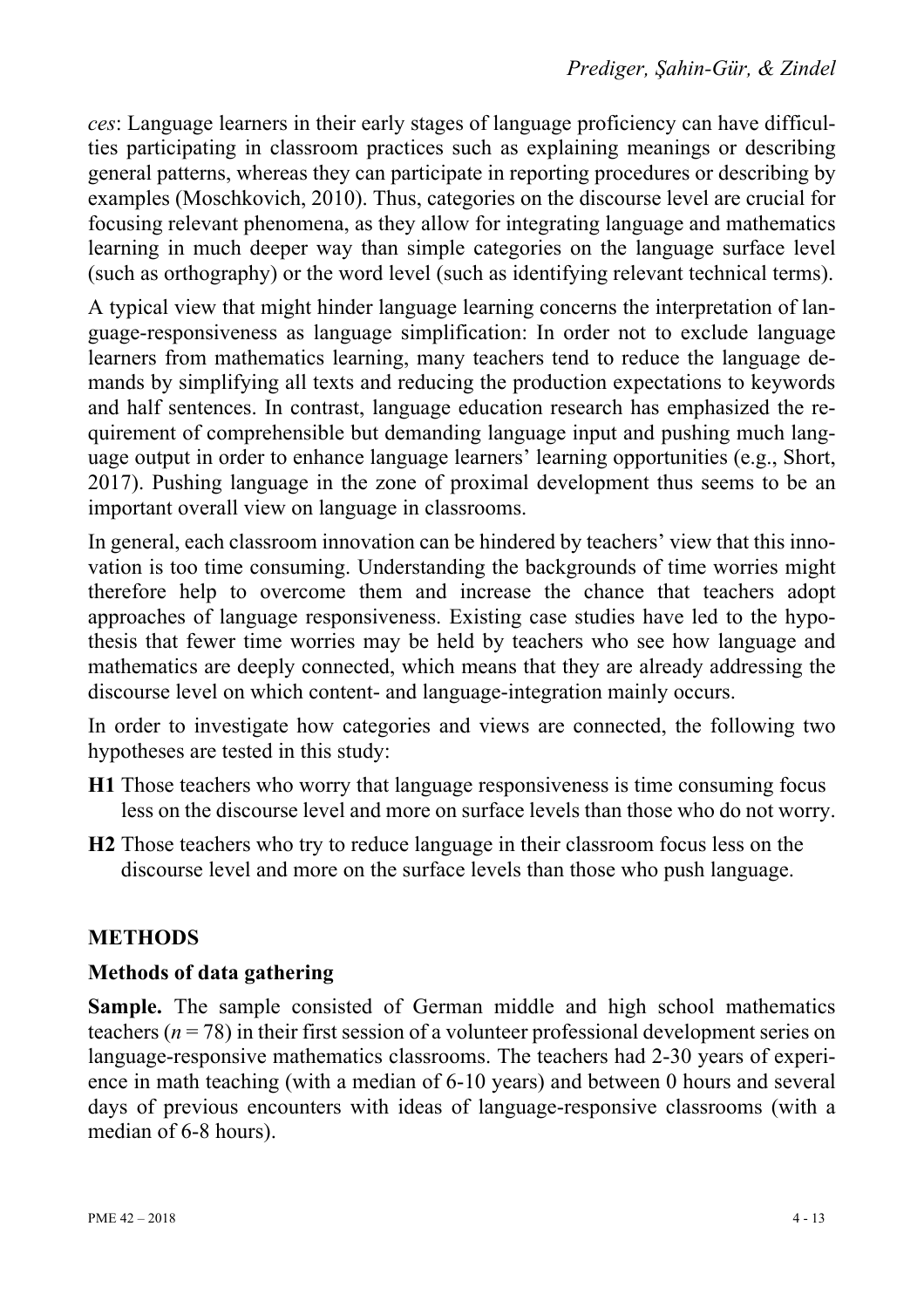**Questionnaire for general views on language in math classrooms.** General views were captured using e.g. the following items:

- *Language reducer vs. language pusher:* "For language learners, I try to reduce the language."
- *Time worrier vs non-worrier:* "Language responsiveness is an additional task for math classrooms which steal us much time from mathematics learning."

Teachers' views captured on the six-point Likert-type scales allowed the formation of sub-samples of *language reducer* vs. *pusher* and *time worrier* vs. *non-worrier*, containing those teachers who selected strongly disagree/quite disagree or quite agree/ strongly agree, without those who chose partially dis-/agree.

**Diagnostic activity.** Eliciting the teachers' implicit personal categories on language and mathematics followed the variation principle: Diagnostic judgments were requested for three contrasting students' explanations (Fig. 1). Teachers were asked to name their criteria, evaluate the three texts according to them, and justify their evaluation.

| <b>Diagnostic Activity</b><br>formula for the slope of linear functions.<br>The homework task (formulated as on the right)                                                                                                   | The Grade 8 class has introduced the meaning and the                                                        | Explain what $m = \frac{y_2 - y_1}{x_2 - x_1}$ means<br>and what you can describe with it.                                                                                                                                                                    |  |  |  |  |  |
|------------------------------------------------------------------------------------------------------------------------------------------------------------------------------------------------------------------------------|-------------------------------------------------------------------------------------------------------------|---------------------------------------------------------------------------------------------------------------------------------------------------------------------------------------------------------------------------------------------------------------|--|--|--|--|--|
| requested to write a summary.<br>Analyze the three students' texts using four self-defined categories, two for mathematical aspects<br>and two for language aspects. Evaluate by 0,1 or 2 points and justify your decisions. |                                                                                                             |                                                                                                                                                                                                                                                               |  |  |  |  |  |
| Ali<br>You want to calculate<br>the slope. First you                                                                                                                                                                         | Suleika<br>The slope saying,<br>Ymehr<br>how much growing the                                               | Tom<br>Iff yu for exempel have y=0.2+10 of<br>the mobile phone tarif. For exempel                                                                                                                                                                             |  |  |  |  |  |
| chose two points, e.g.<br>$x=3$ , $y=1$ and $x=5$ , $y=8$ .<br>Second, you evaluate:<br>$m = \frac{8-1}{7-3} = \frac{7}{2}$ . Ready                                                                                          | function per x-step.<br>Thus, how much get y<br>more per how much get x more.<br>The PER makes the DIVIDED. | at 10 minutes it is 12 $\epsilon$ , at 30<br>minutes it is 16 €. Thus, distance 20,<br>price more 4 $\epsilon$ and than $\frac{4 \epsilon}{20 \text{ min}} = \frac{0.2 \epsilon}{1 \text{ min}}$ .<br>Thenn, costs per minute<br>my price 0.20 € more costly. |  |  |  |  |  |

Fig. 1. Diagnostic activity for teachers (translated from German with errors preserved)

The slope of a linear function provides a mathematically rich exemplary topic for students' explanations. This topic demands not only procedural knowledge when evaluating the slope formula for specific values but also conceptual knowledge explaining its meaning as a whole (the slope captures how much a function grows) as well as the components of the quotient: The ratio of two distances is an interpretation that requires conceptual understanding of different arithmetic models (Usiskin, 2008). Four discourse practices can be distinguished here, reporting procedures, explaining meanings, general phrasings, and concrete phrasings (Suleika explains meanings in a general way, whereas Ali reports procedures concretely). The three students' texts were chosen to show a wide spectrum of language features on the surface level (e.g., orthography), word level (technical terms), sentence level (grammatical structures), and discourse level (with the four discourse practices mentioned).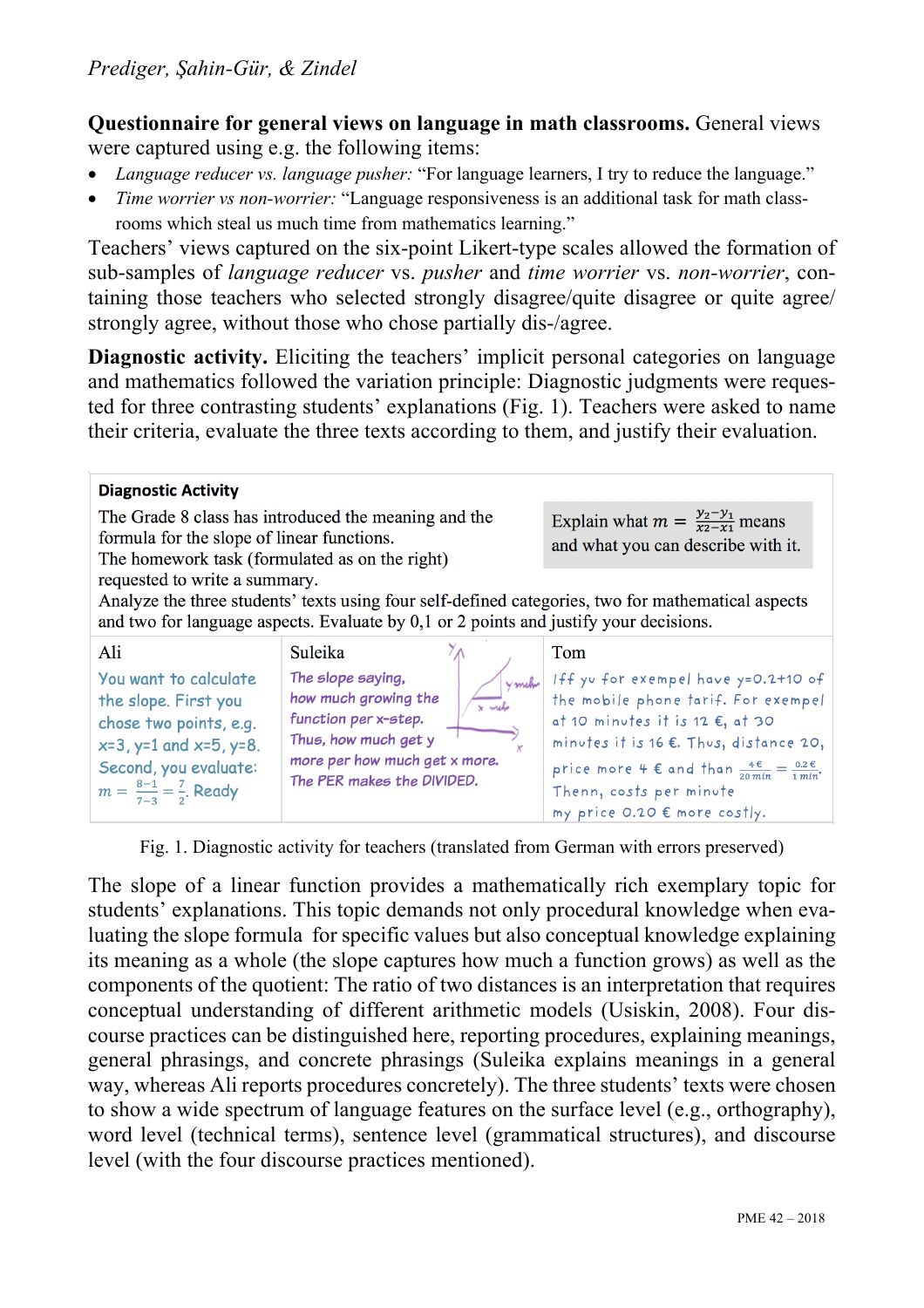# **Data analysis procedures**

The manifold personal criteria that teachers stated for the diagnostic activity in Fig. 1 were analyzed by a specifically developed categorial scheme. The first version of the categorial scheme was derived from the current state of research and then adapted to the data in order to capture all personal criteria. As the teachers used the same words for criteria with different individual meanings, the verbatim criteria, their assessment scores for each student text and their justifications also had to be taken into account for the categorization. Table 1 shows examples for the categorizations, and Table 2 shows the complete categorial scheme. Within the categorized data, frequencies of category use were determined for the whole sample and compared for the sub-samples. In order to test Hypotheses H1 and H2 in terms of the differences of the sub-samples, *t*-tests were administered.

# **RESULTS**

### **Insights into two cases**

The cases in Table 1 show that the diagnostic activity can elicit very different personal criteria, as intended: The two teachers (here called Peter Tremnitz and Anne Schäfers) assess the students' explanations differently (the bold numbers indicate the evaluations they assigned to Ali, Suleika, and Tom), these assessments scores are based on different personal constructs underlying their diagnostic judgments. Some teachers' criteria are categorized under more than one category, mostly because their justification address several aspects. These personal criteria vary between very vague aspects such as mode of expression and core categories on the discourse level. It is typical that criteria on the discourse level (general/concrete phrasing, explaining meanings/reporting procedures) appear sometimes as mathematical criteria, sometimes as language criteria.

|                                                                     | <b>Mathematical</b>                                                                                          | <b>Mathematical</b>                                                                                                                                                                                                          | Language                                                                                                                                              | Language                                                                                                                                |
|---------------------------------------------------------------------|--------------------------------------------------------------------------------------------------------------|------------------------------------------------------------------------------------------------------------------------------------------------------------------------------------------------------------------------------|-------------------------------------------------------------------------------------------------------------------------------------------------------|-----------------------------------------------------------------------------------------------------------------------------------------|
|                                                                     | <b>Criterion A</b>                                                                                           | <b>Criterion B</b>                                                                                                                                                                                                           | <b>Criterion C</b>                                                                                                                                    | <b>Criterion D</b>                                                                                                                      |
| <b>Peter Tremnitz</b>                                               | 202 "Which                                                                                                   | 111 "What to describe"                                                                                                                                                                                                       | 021 "Explanation of                                                                                                                                   | 101 "How to use"                                                                                                                        |
|                                                                     | meaning (cal-                                                                                                | (difference quotient)":                                                                                                                                                                                                      | slope (Why-question):                                                                                                                                 | formula?                                                                                                                                |
| language pusher<br>time non-worrier                                 | culating slope):<br>finding 2 points<br>and using<br>formula"<br>$\rightarrow$ procedural<br>knowledge)      | Word slope. meaning of<br>quotient and using (the word)<br>slope / difference quotient<br>is developed for an example"<br>$\rightarrow$ conceptual knowledge,<br>technical terms, concrete phra-<br>sing explaining meaning) | does not explain, only<br>describe, row-per-step /<br>more per"<br>$\rightarrow$ conceptual know-<br>ledge, explaining mea-<br>ning, technical terms) | (How-question):<br>abstraction is<br>missing"<br>$\rightarrow$ procedural<br>knowledge, descri-<br>bing procedure,<br>general phrasing) |
| <b>Anne Schäfers</b><br>language reducer<br>partial time<br>worrier | 121 "mathemati-<br>cal correctness<br>of formulations"<br>$\rightarrow$ mathematical<br><i>correctness</i> ) | 222<br>"application"<br>$\rightarrow$ procedural<br>knowledge)                                                                                                                                                               | 110 "technical<br>language: slope,<br>difference"<br>$\rightarrow$ technical terms,<br>surface level)                                                 | <b>210</b><br>"understanda-<br>bility"<br>$\rightarrow$ understanda-<br>bility)                                                         |

Table 1. Examples of evaluations and elicited criteria with justification of two teachers (**in boldfaced type**: assessment scores for Ali, Suleika, Tom*; in italics*: categories assigned by researcher)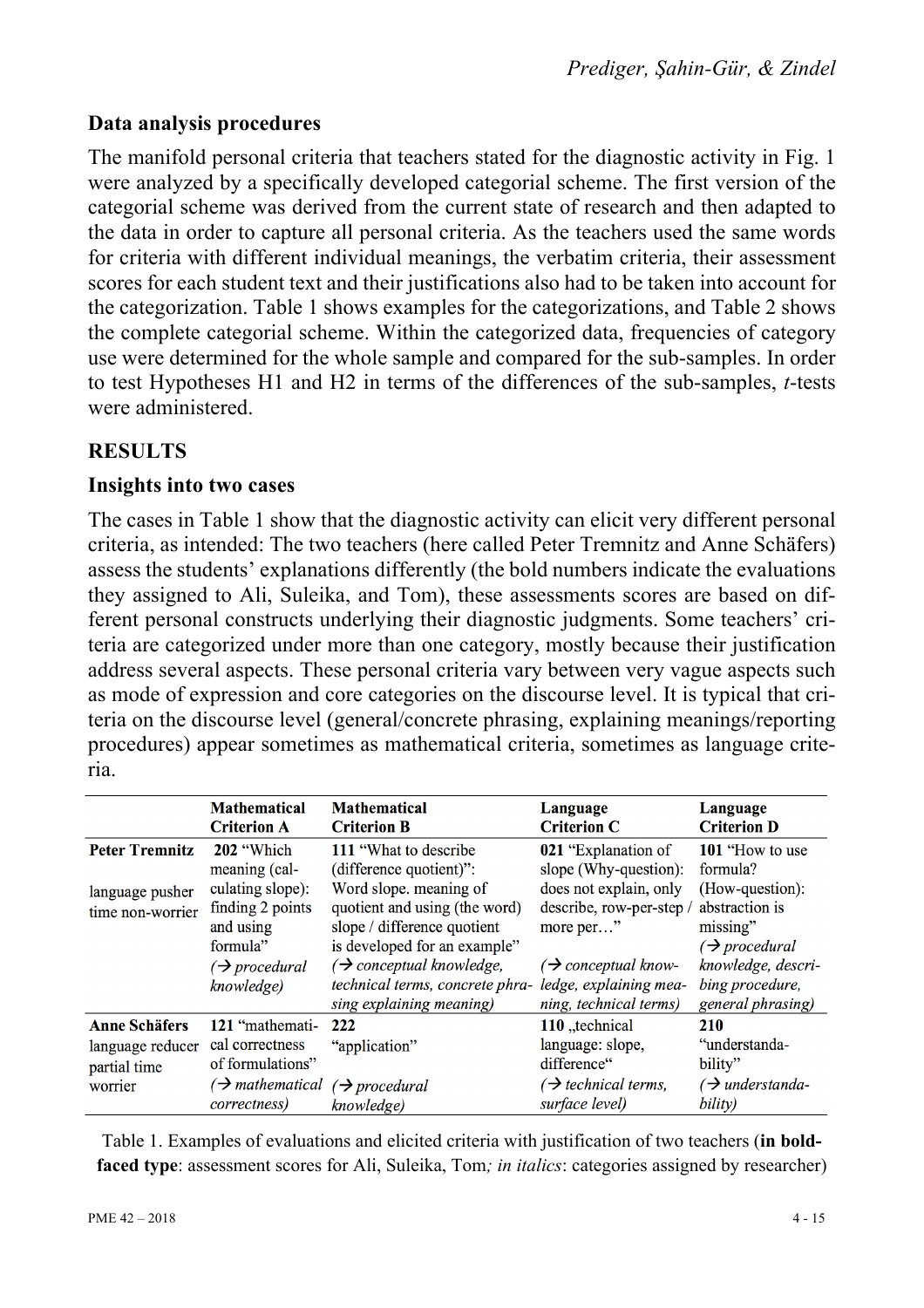#### *Prediger, Şahin-Gür, & Zindel*

Peter has a strong focus on the connection between language and mathematics in three of his four criteria. When he mentions technical terms, they serve as indicators for deeper aspects on the discourse level, as his main distinctions concern the different discourse practices. In contrast, Anne presents disconnected criteria without addressing the discourse level at all. Interestingly, these findings correspond to their views expressed in the self-report scale in the hypothesized ways: Peter favors views as language pusher and does not really worry about time, whereas Anne is a language reducer and tends to partially worry about language responsiveness being time consuming.

In the accompanying group discussion, the connection became also apparent: As language for her is only located on the surface level and not really connected to mathematics, it is rational in her view to reduce language demands. In contrast, for Peter, the mathematics and language criteria are tightly connected, so language is to be pushed to foster mathematics learning. Also for other aspects, the insights provided by the questionnaire resonate with richer qualitative video data from group discussions with these two teachers.

However, even if these two cases resonate with the hypotheses, the hypotheses must be tested for a larger sample.

| Frequency of category use                    |                    |                                      |        |                                                        |               |  |  |  |  |
|----------------------------------------------|--------------------|--------------------------------------|--------|--------------------------------------------------------|---------------|--|--|--|--|
| Teachers' categories<br>with different focus | in whole<br>sample | among language<br>reducers – pushers | size d | Effect  among time<br>worriers – non-worriers size $d$ | <b>Effect</b> |  |  |  |  |
| Focus on mathematical criteria               |                    |                                      |        |                                                        |               |  |  |  |  |
| Mathematical correctness                     | 24%                | $53\% - 06\%$ **                     | 1.18   | $09\% - 14\%$                                          | 0.16          |  |  |  |  |
| Conceptual knowledge                         | 73%                | $65\% - 72\%$                        | 0.16   | $91\% - 77\%$                                          | 0.37          |  |  |  |  |
| Procedural knowledge                         | 54%                | $35\% - 78\% *$                      | 0.92   | $55\% - 49\%$                                          | 0.12          |  |  |  |  |
| Focus on discourse level (Language or Math)  | 39%                | $38\% - 60\%$                        | 0.43   | $40\% - 42\%$                                          | 0.05          |  |  |  |  |
| Concrete, example-bound phrasing             | 26%                | $80\% - 57\%$                        | 0.46   | $75\% - 67\%$                                          | 0.17          |  |  |  |  |
| General phrasing                             | 26%                | $40\% - 71\%$                        | 0.61   | $50\% - 67\%$                                          | 0.31          |  |  |  |  |
| Explaining meaning                           | 32%                | $12\% - 44\% *$                      | 0.76   | $18\% - 37\%$                                          | 0.42          |  |  |  |  |
| Reporting procedure                          | 16%                | $18\% - 22\%$                        | 0.11   | $18\% - 17\%$                                          | 0.03          |  |  |  |  |
| Focus on Language beneath discourse level    |                    |                                      |        |                                                        |               |  |  |  |  |
| Only surface level or very vague criteria    | 65%                | $80\% - 53\% *$                      | 0.71   | $70\% - 70\%$                                          | 0.01          |  |  |  |  |
| Orthography                                  | 12%                | $13\% - 06\%$                        | 0.24   | $18\% - 18\%$                                          | 0.01          |  |  |  |  |
| Mode of expression                           | <b>20%</b>         | $06\% - 22\%$                        | 0.46   | $18\% - 26\%$                                          | 0.19          |  |  |  |  |
| Understandability                            | 26%                | $31\% - 17\%$                        | 0.34   | $09\% - 26\%$                                          | 0.46          |  |  |  |  |
| Word level: technical terms                  | 42%                | $50\% - 33\%$                        | 0.33   | $45\% - 47\%$                                          | 0.03          |  |  |  |  |
| Sentence level: syntactical issues           | 23%                | $31\% - 17\%$                        | 0.34   | $36\% - 26\%$                                          | 0.21          |  |  |  |  |

#### **Quantitative results of typical categories and connections**

Table 2 presents the frequencies of categories built from the elicited personal criteria as exemplified in Table 1.

Differences between subsamples that are significant in *t*-test are marked in bold with  $*$  for  $p < 0.05$  and  $**$  for  $p < 0.01$ . Medium effect sizes ( $d > 0.5$ ) and high effect sizes ( $d > 0.8$ ) are marked in bold even if not significant.

Table 2. Frequencies of different categories: Comparison of sub-samples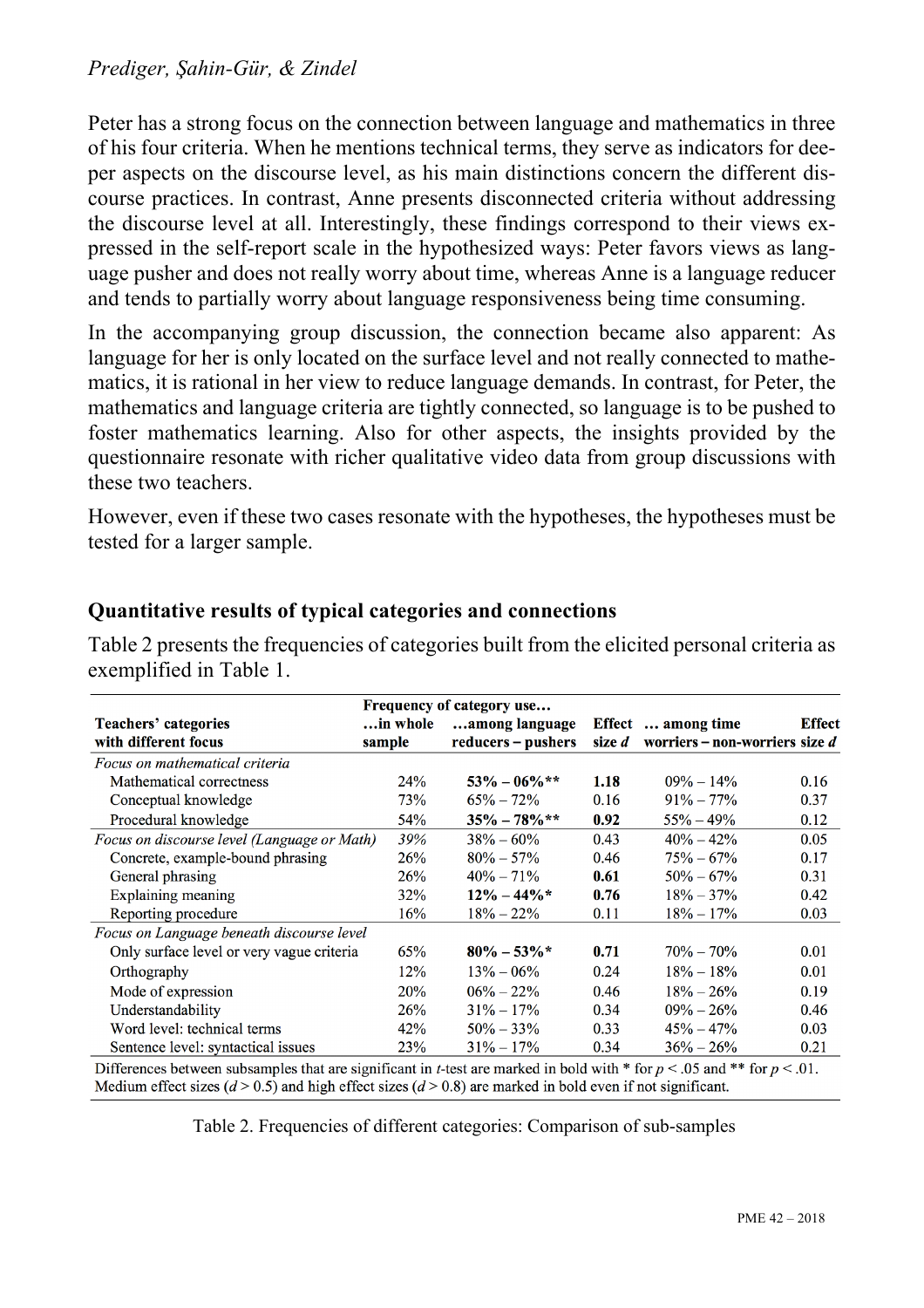In the whole sample, 65% of the teachers address only very vague or surface criteria for language, and 42% adopt the often criticized focus on isolated technical terms. Interestingly, 39% of the teachers address categories on the discourse level, distinguishing in some ways between general and concrete phrasing and/or reporting procedures and explaining meanings. Interestingly, half of these teachers mention discourse practices as a mathematical instead of a language criterion.

The comparison of sub-samples shows that the pattern exemplified by the two cases only partly re-appear: For the sub-samples of time worriers and non-worriers, the frequencies of categories are similar without any significant differences (with a maximal difference of 19% for explaining meanings) and all have small effect sizes (*d* < 0.47 for all categories). Thus, Hypothesis H1 must be rejected: Worries about language responsiveness being time consuming does not seem to be systematically connected to the personal constructs applied for diagnostic judgments.

In contrast, the language reducers and language pushers have significantly different priorities in their diagnostic judgments: Whereas the language reducers often address the very general category of mathematical correctness, the language pushers differentiate more thoroughly between procedural and conceptual knowledge. 80% of the language reducers focus exclusively on surface levels (including orthography or technical terms), whereas only 53% of the language pushers do. In contrast, 60% of the language pushers focus on the discourse level while only 38% of the language reducers do; the difference is specifically significant for the most important discourse practice of explaining meanings. So, Hypothesis H2 can be confirmed, with the corresponding null hypothesis being rejected.

# **DISCUSSION**

This study followed Moschkovich's (2010, p. 160) recommendation to investigate teachers' judgements in language-responsive classrooms, in this study, the diagnostic judgments on explanations of a mathematical concept. Similar to other investigations of teachers' diagnostic judgments (Prediger & Zindel, 2017), the thorough exploration of individual categories turned out to provide insightful windows into teachers' thinking.

The empirical identification of teachers' personal categories revealed the problem of surface level categories being dominant for 65% of the teachers. For these teachers, the recommended shift of focus to the discourse level should be a crucial part of professional development programs (Moschkovich, 2010; Short, 2017). This is specifically important as the general view of language responsiveness as language reduction turns out to be significantly connected to the missing focus on the discourse level. As long as professional development programs fail to address the discourse level (as criticized by Moschkovich, 2010), this study provides indications that a crucial precondition for an adequate view on language-responsiveness is missing.